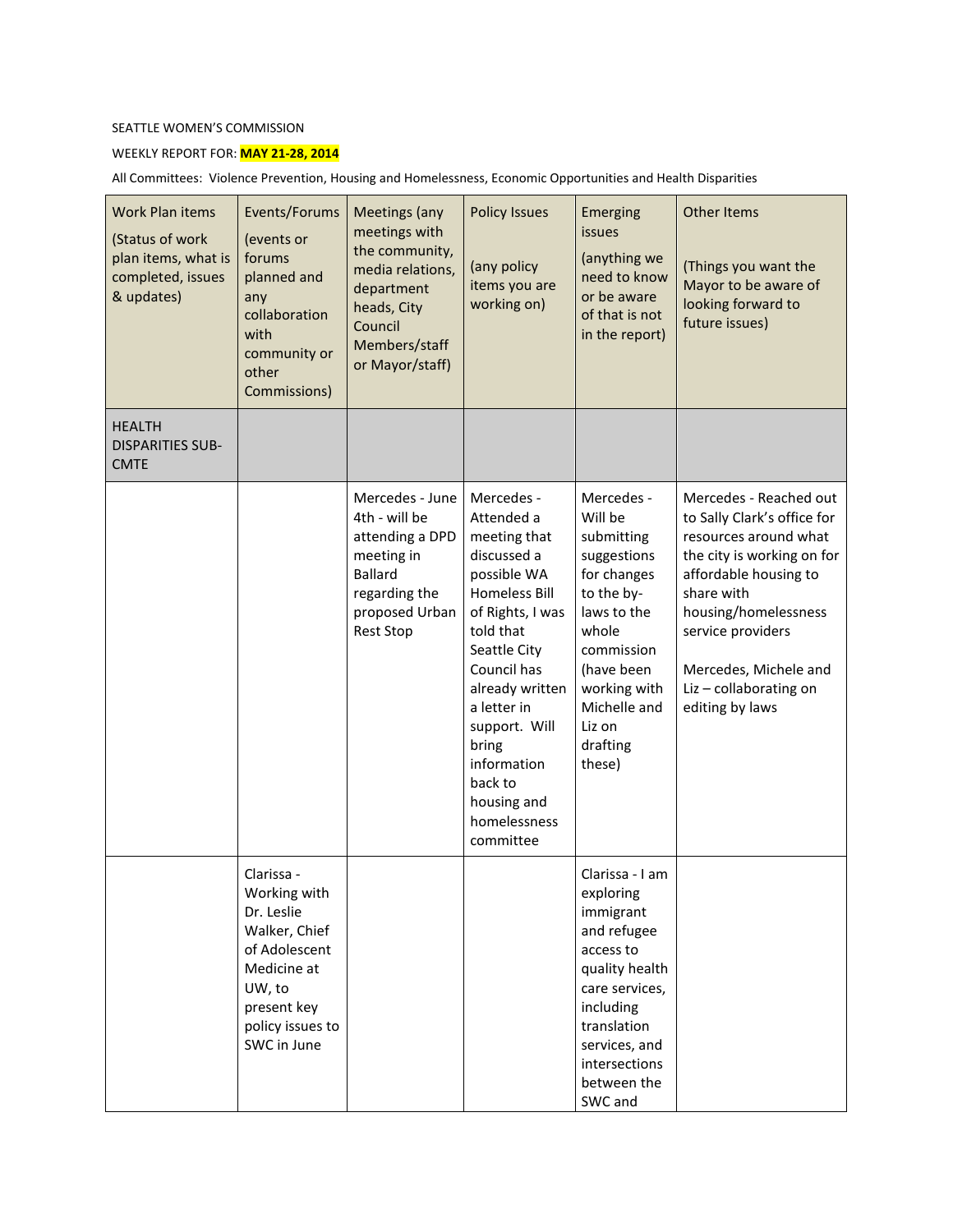| <b>VIOLENCE</b>                           |                                                                                                                                      |                                                                                                                                                                                                                        |                                                                                                                                                                                                                                                                                                                                                                                                 | Immigrant &<br>Refugee<br>Commission |  |
|-------------------------------------------|--------------------------------------------------------------------------------------------------------------------------------------|------------------------------------------------------------------------------------------------------------------------------------------------------------------------------------------------------------------------|-------------------------------------------------------------------------------------------------------------------------------------------------------------------------------------------------------------------------------------------------------------------------------------------------------------------------------------------------------------------------------------------------|--------------------------------------|--|
| PREVENTION SUB-<br><b>CMTE</b>            |                                                                                                                                      |                                                                                                                                                                                                                        |                                                                                                                                                                                                                                                                                                                                                                                                 |                                      |  |
|                                           | Maha will<br>attend the<br>May 29th Min<br>Wage and<br>Income<br>Inequality<br>committee<br>meeting with<br>Seattle City<br>Council. |                                                                                                                                                                                                                        | Jaron sent out<br>e-mail to VP<br>committee<br>members to<br>determine<br>time to meet in<br>next two<br>weeks to<br>discuss<br>translation<br>issue at SPD.<br>Bridgette has<br>followed up<br>with contact at<br>SPD, Vinh Tang<br>(CM Harrell)<br>has asked us to<br>participate in<br>upcoming<br><b>Business</b><br>Intelligence<br>Committee<br>meetings<br>regarding data<br>collection. |                                      |  |
| <b>HOUSING AND</b><br><b>HOMELESSNESS</b> |                                                                                                                                      |                                                                                                                                                                                                                        |                                                                                                                                                                                                                                                                                                                                                                                                 |                                      |  |
|                                           |                                                                                                                                      | 1. Jaron<br>followed up<br>with Marta and<br>CM Harrell's<br>office after our<br>meeting and<br>has started<br>compiling<br>documents on<br>"ban the box"<br>measures in<br>addition to<br>what Nicki has<br>compiled. | 1. Nicki spoke<br>with Jay Doran,<br>of Friends of<br>Youth, about<br>homeless<br>encampments<br>in Seattle -<br>follow-up<br>conversation<br>to come.                                                                                                                                                                                                                                          |                                      |  |
|                                           |                                                                                                                                      |                                                                                                                                                                                                                        |                                                                                                                                                                                                                                                                                                                                                                                                 |                                      |  |